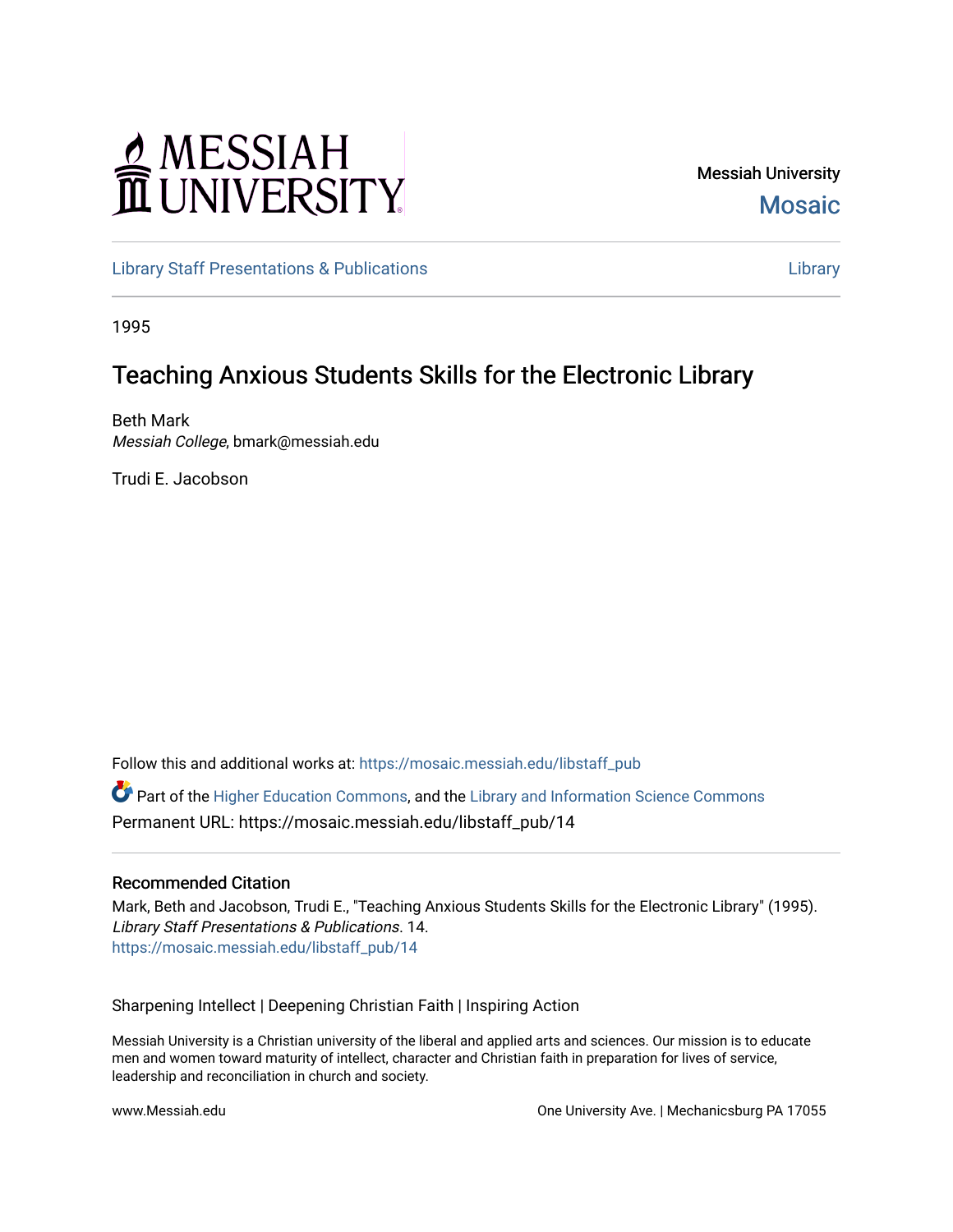Teaching Anxious Students Skills for the Electronic Library Beth L. Mark and Trudi E. Jacobson *College Teaching* 43.1 (1995): 28-31

Some students immediately feel at home in today's technology-saturated library, but many others have difficulty navigating the myriad of electronic sources in most academic libraries. It is estimated that as many as one-third of the college students in the United States suffer from technophobia and are anxious about using computers. In addition to coping with computer technology, many first-year college students are intimidated by the size and complexity of academic libraries (Mellon 1986). In short, just when students most need to become competent users of information technology, anxieties can cause them to avoid the library altogether (Warmkessel 1992).

Breaking the anxiety barrier enables students to move beyond technical concerns to grapple with the information itself. Teachers and librarians can facilitate this progression by designing sessions in which students learn to use CD-ROM or other computer databases. Using active learning methods, the students can increase their understanding of searching concepts and techniques for evaluating information (Tyckoson and Jacobson 1993).

But many academic libraries do not have classrooms with computer work-stations where each student can get this kind of hands-on experience during the instruction. Some of the techniques we outline will compensate for this. Although we will primarily use ERIC, the education database, most of the teaching methods we propose apply to a variety of electronic databases. All activities involve cooperation between the teacher and the librarian. In general, the teacher or librarian need use no more than two activities per class period; however one of the techniques- keeping a journal--continues throughout the semester.

# **Active Learning Techniques**

# **Keeping Journals**

To address both affective and cognitive aspects of learning, we require students to keep informal journals in which they chronicle their research progress and difficulties. The journals are read periodically by the teacher and/or librarian, who add their own comments and questions.

An attitudinal survey to determine the students' skill and anxiety levels provides an impetus for their first journal entries by making them aware of what they do or do not know. First, most students are concerned about their research topic or searching the ERIC database. For instance, one student wrote, "I really need help using descriptor words from the thesaurus and learning how to narrow down my topic" (Hayes). Thus, the teacher and librarian can plan a class on CD-ROM to address the problems.

Throughout the semester, the teacher's leading questions give direction to the students for their journals. Following the librarian's ERIC instruction session, students are asked to respond to questions such as, "Have your feelings about ERIC changed?" Later, teachers may ask, "Are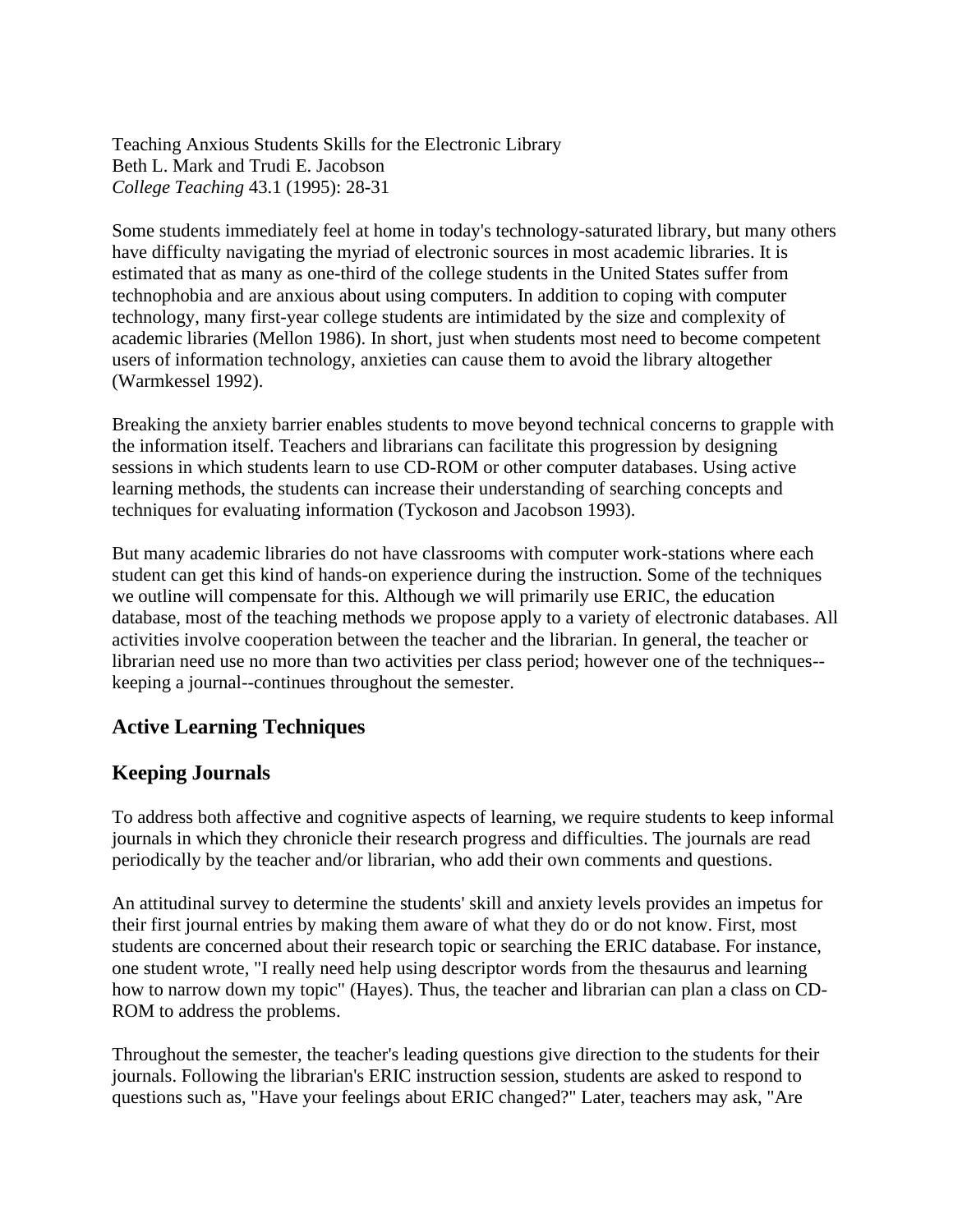there areas of the search process that frustrate you? If so, how can you minimize the frustration?" "What questions do you want me [the teacher] to answer?" The journals help the teacher or librarian pose and answer relevant questions and intervene when necessary, and they encourage the students to think critically. A teacher's written nudge in a student's journal promotes a stronger focus and can prevent a disappointing final product.

The students' negative comments and complaints often highlight areas that the teacher and librarian have overlooked. Except for occasional remarks such as, "I learned absolutely nothing," students' critical remarks generally help to refine future sessions and assignments. After repeatedly reading, "The library never has any of the journals I need," the librarian began subsequent ERIC classes with a realistic comparison of the number of education journals in the college library with the much larger number of periodicals indexed in ERIC. After the librarian explained the impossibility of owning all journals cited in ERIC and reported the astonishing amount already expended on subscriptions, complaints about holdings declined dramatically. Similarly, teachers have addressed widespread student misunderstandings about assignments.

Whether students comment negatively or positively in their journals, most feel encouraged by knowing that both the librarian and teacher want to ease their anxieties and answer their questions. One student described her anxiety and hopes this way:

ERIC--who is he? Well right now he is a big, scary looking man, whom I have no control over. Right now he's laughing at me because I have no idea what I'm doing with him. However, he's getting a bit scared now, because of a woman named Mrs. Mark, who is going to show me how to put the reins in my hands to control him. Hopefully, by the end he'll be a friend.

After an ERIC instruction session, students usually exhibit an increased level of confidence.

# **Problem Solving for Topic Selection**

Selecting a research topic is, for many students, an onerous task. As practiced by our colleague Steve Hayes, teachers can help students build a context from which their topic emerges and can model the thinking process for choosing a workable topic. First, Hayes directs his students to review their textbooks for interesting topics. Each person is then asked to submit a brief proposal for a research topic or question. Hayes then transfers the list of topics to a set of transparencies, to facilitate discussion when the students and teacher work together to refine the topics.

Hayes's general subject area is teaching reading in the primary grades. Some of the questions posed to the students are the following:

- 1. Does the topic relate to reading in the primary grades?
- 2. Is the focus narrow enough, too narrow, or too broad?
- 3. If a topic is being considered as unacceptable, can the student who submitted it support his or her choice?

To identify topics that are too general, the teacher asks, "What areas would be covered if you started to re-search this topic?" Hayes reports that "after generating more than four areas, the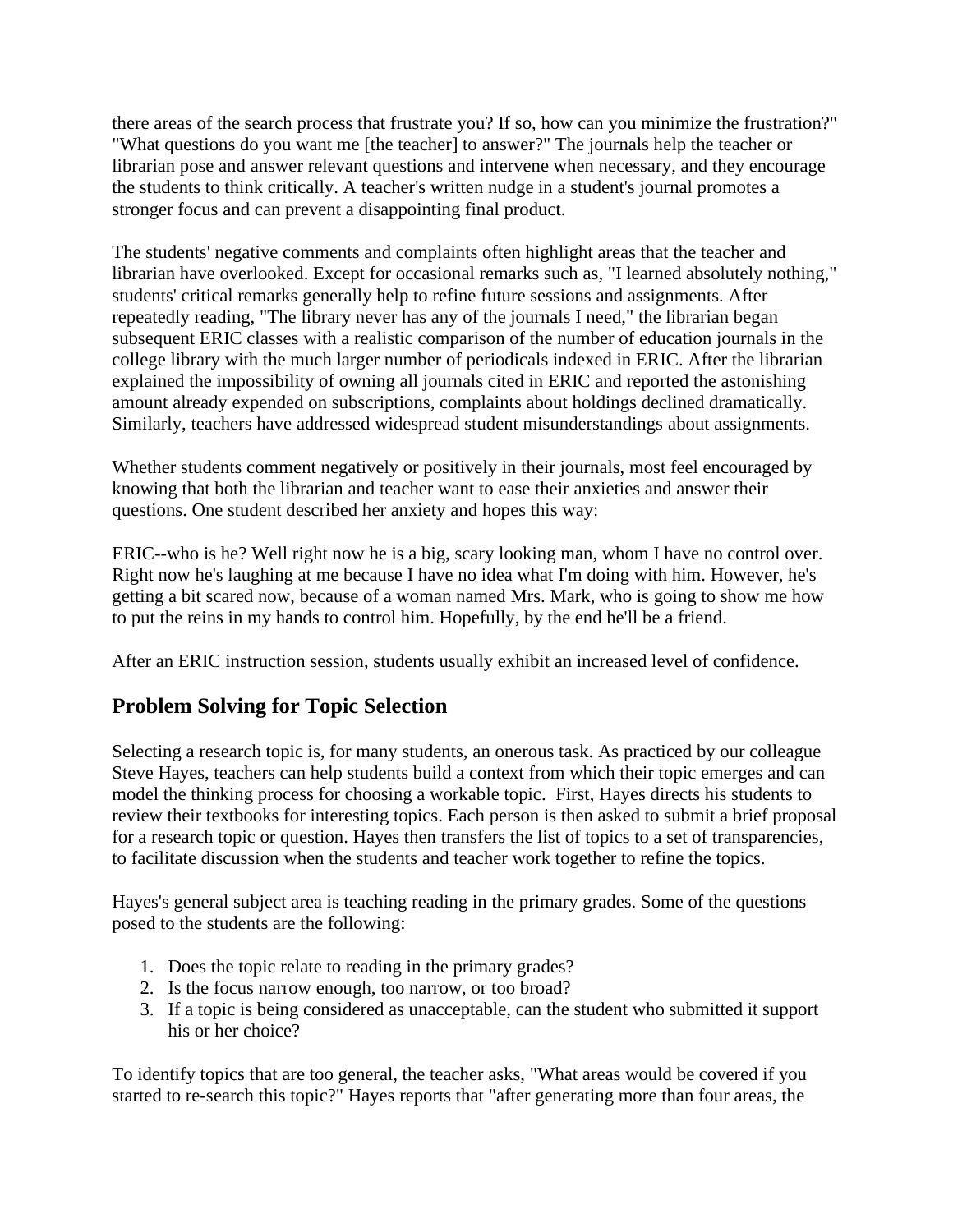student usually discovers how broad the topic is." Although this activity takes an entire class, Hayes notes that the improved focus of the students' first drafts and the high quality of the final papers justify the time invested. The majority of students like the class problem-solving session.

Required background readings, selecting of preliminary topics, and discussing topics as a class- before the library ERIC session--increase students' motivation to learn database searching as a means to an end, not as an end in itself. Next, the librarian teaches ERIC using students' topics to illustrate a variety of searching techniques. When certain terms produce unsatisfactory results (as opposed to pretested, librarian-provided, examples), the class is encouraged to think of alternative terms and strategies.

### **[Sorting Periodicals](http://web.a.ebscohost.com.ezproxy.messiah.edu/ehost/detail/detail?vid=8&sid=73f1b19f-2d52-4465-aa2d-ab554074b7c5%40sessionmgr4006&bdata=JnNpdGU9ZWhvc3QtbGl2ZSZzY29wZT1zaXRl#toc)**

Teachers typically encourage their classes to find articles in scholarly or professional journals for their research projects. Undergraduates are often unfamiliar with periodicals other than newsstand varieties of sports, fashion, and news magazines. Through a hands-on group activity, they discover the wide range of available periodicals. For example, a teacher or librarian instructs groups of five or six students to sort through a variety of education periodicals in the following categories:

Scholarly research (Journal of Educational Psychology)

Trends and techniques in the field (Elementary School Journal) Specific subjects (American Music

Teacher, Physical Educator, Science Teacher)

Professional teacher organizations (NEA Today)

After dividing their periodicals into at least three categories, the groups describe what magazines and journals they have grouped and why. Students identify many of the classifications listed above and, in most cases, use similar terms to describe their chosen categories. For the most part, the students become their own teachers.

# **Database Indexing**

Students often have a hard time developing an effective CD-ROM (or on-line) search strategy because they do not understand the way databases are constructed. When they become familiar with the concepts of subject headings and database construction, they should be more flexible in selecting search terms. The following activity, inspired by Ridgeway's model (1993), illustrates these concepts. We distribute a one-page article from a news magazine and ask students to read it and circle terms that are possible subjects. Students are then divided into small groups; each group is asked to agree on three to six terms and to report them to the class. We then show the class which terms were chosen by the professional indexer and discuss why they may differ from the student-selected terms. The database exercise, which takes only fifteen to twenty minutes,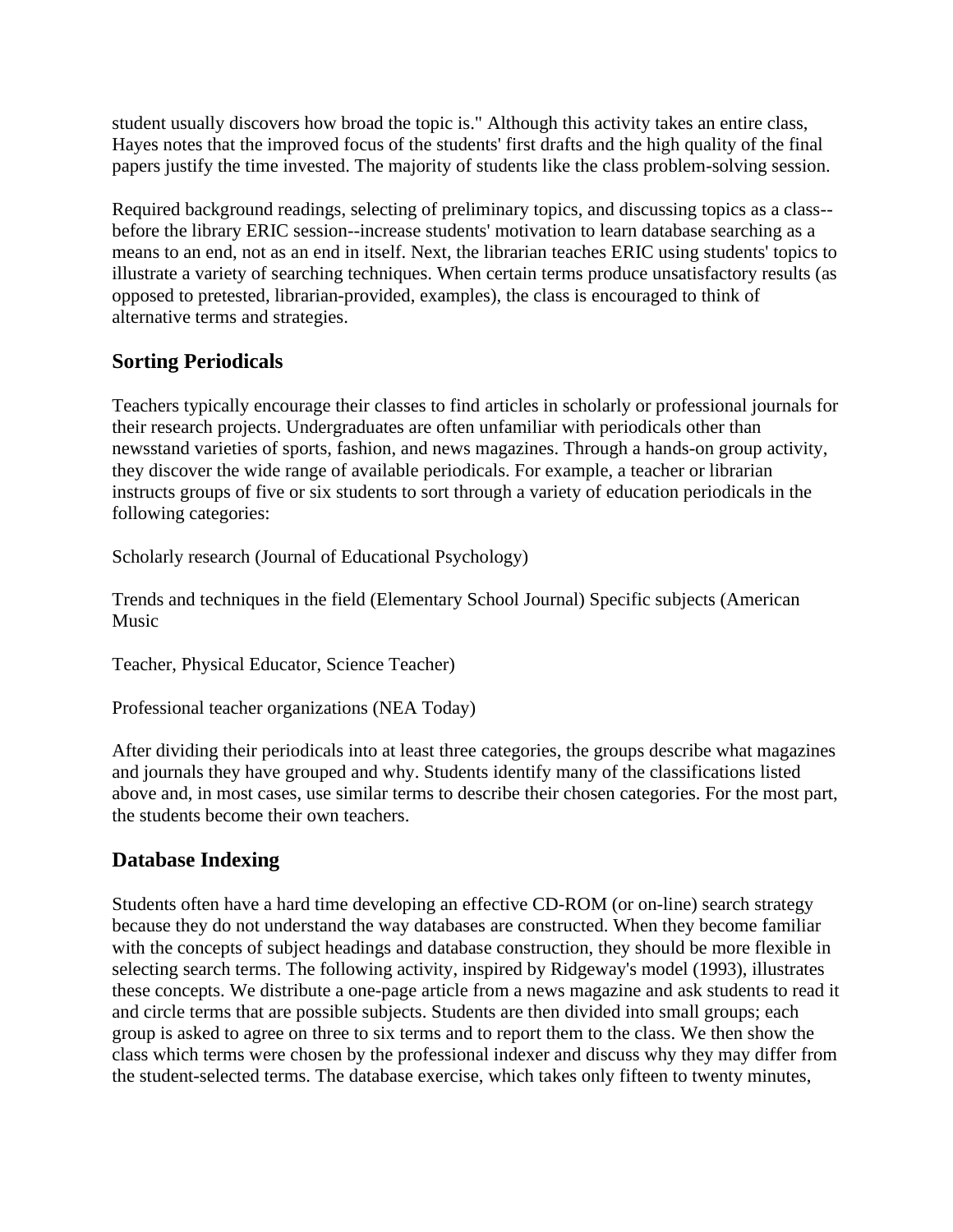provides students with first-hand evidence of the need to be familiar with the idiosyncracies of the database they are using.

#### **Flowchart**

Toward the end of a CD-ROM class session, the librarian provides the students with a copy of a flowchart detailing the basic CD-ROM search process. The focus of the chart is the row of blank boxes along the bottom. The librarian asks the class to suggest ways first to narrow, and then to expand the search results. A previous version of this flow chart included the solutions but was replaced because it did not encourage students to think through the new strategies.

Egan (1992, 67) observes that "we should not let students be so dazzled by the technology that they naively assume that the first ten articles they locate with it are the best ten available." In light of this proclivity to "print and run," class assignments involving electronic resources should not neglect the evaluative aspects of research. To encourage critical evaluation of retrieved citations and abstracts, the teacher requires the students to print out and hand in their computer search strategies. Also, students must print citations and abstracts, highlighting portions of the abstracts that are relevant to their theses. This method supports the idea that library resources and the classroom are closely linked (Mark and Lee 1992).

The active learning methods discussed above combine to address students' trepidation and lack of knowledge about doing research, especially about using electronic databases. With the exception of journaling, librarians and teachers generally spend only one or two full class sessions specifically preparing students to begin their ERIC searching. Because of this time limitation, it is imperative that activities be carefully chosen. Active learning techniques cut significantly into the amount of content the librarian or teacher can cover, but journal entries and class evaluations consistently reveal better understanding than we achieved with the old lecture/demonstration method. Any gaps in content may be bridged by handouts and referrals to reference librarians outside of class time.

Although such efforts call for juggling busy schedules, teachers routinely express appreciation for librarians who are interested in talking about, and improving, class assignments. When librarians and teachers pool their complementary knowledge of students' research needs, a learning situation develops in which students' concerns and anxieties are taken very seriously.

Students and other researchers are relying more and more on computers to find information. However, we do our students a disservice if we expect them to know how to use and to feel at ease with the burgeoning number of information systems currently available. We must develop instruction that addresses students' feelings about this technology while they learn how to optimize its inherent power. In addition, students must learn to think critically about the information their research produces. Active learning techniques like those described have the power to build students' confidence and to engage them in the learning process.

# **Assignments in the Electronic Library**

**Design Assignments That Encourage Active Learning by:**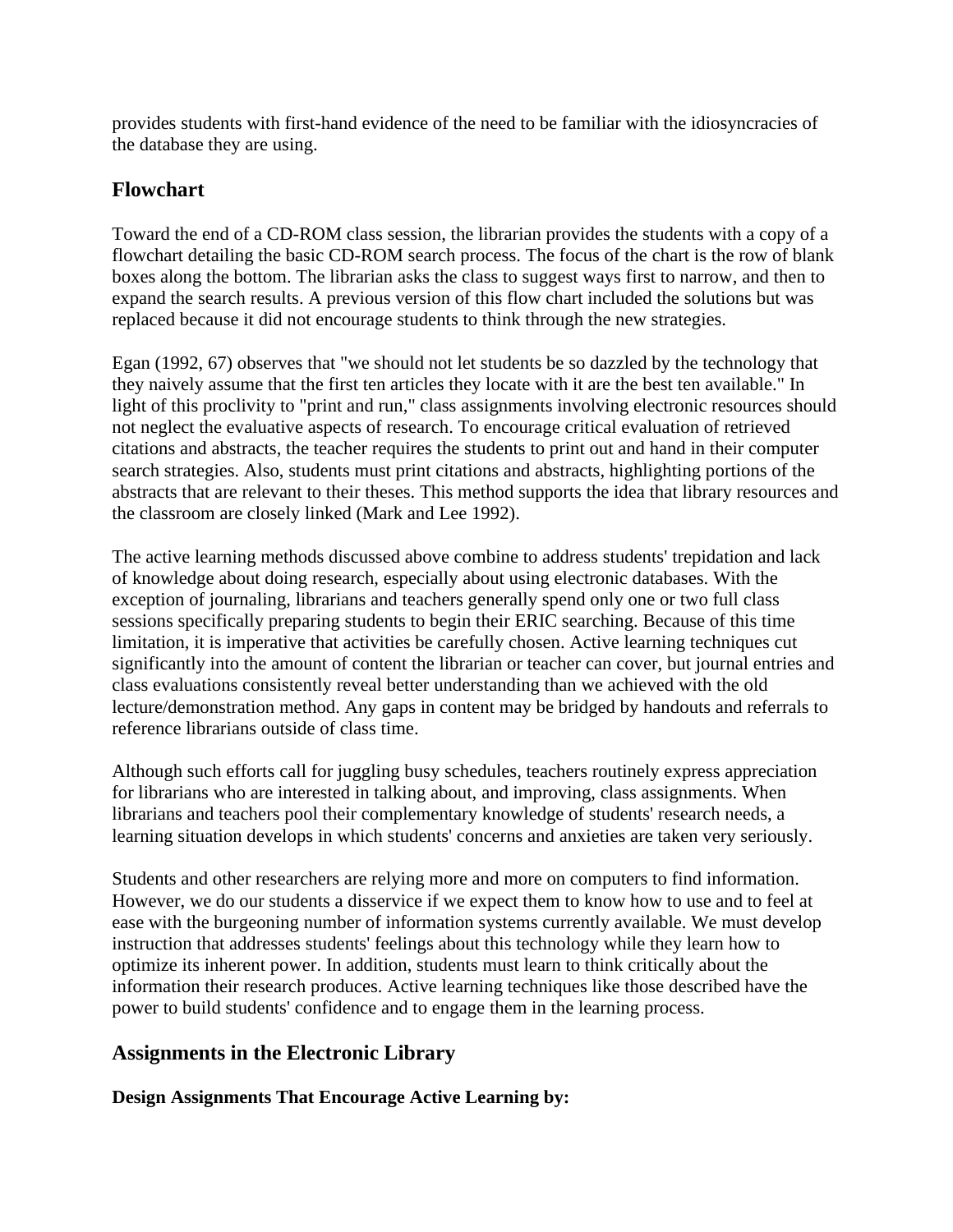- Requiring students to use relevant electronic resources.
- Enabling students to discover not only the advantages of electronic resources, but also the limitations, i.e., many electronic resources cover only the past 10 to 20 years, or less.

#### **Build a Foundation:**

- Consult, and possibly brainstorm with a librarian, before you develop your assignment.
- Assign background reading and require students to hand in their preliminary topics.
- Prepare an anonymous list of preliminary topics and encourage the class to identify topics that are too vague or too specific.
- Invite the librarian to teach your class how to use the resource(s) needed to complete the assignment.

#### **Encourage Critical Thinking:**

- Require students to hand in printouts of their database search strategies or of the citations they have culled along with their completed assignment.
- Require students to explain why they chose certain citations and why they eliminated others.
- Require students to differentiate between research articles, opinion pieces, and popular articles.

#### **Do Not:**

- Ask for Five articles on a topic, without giving further instructions (see critical thinking suggestions above).
- Require use of "scholarly journals" without ensuring that students understand the difference between Psychology Today and The Journal of Psychology, for example.
- Give unrealistic time frames. For a substantial assignment, allow enough time for students to use interlibrary loan service.
- Limit the assignment to a specific journal title, especially one that the library does not own!
- Give a complex assignment without notifying the librarians.

#### **NOTES**

1. We gratefully acknowledge the Messiah College students in the Teaching of Reading Class and their professors, Sandra Malulla and Steve Hayes, for permission to quote from the students' journals.

2. Steve Hayes, assistant professor of developmental studies, Messiah College. Letter to Beth Mark, April 11, 1994.

3.The authors want to credit Sheryl Nisly-Nagele, assistant professor of psychology, and Soo Lee, associate librarian, Messiah College, for fully developing this technique.